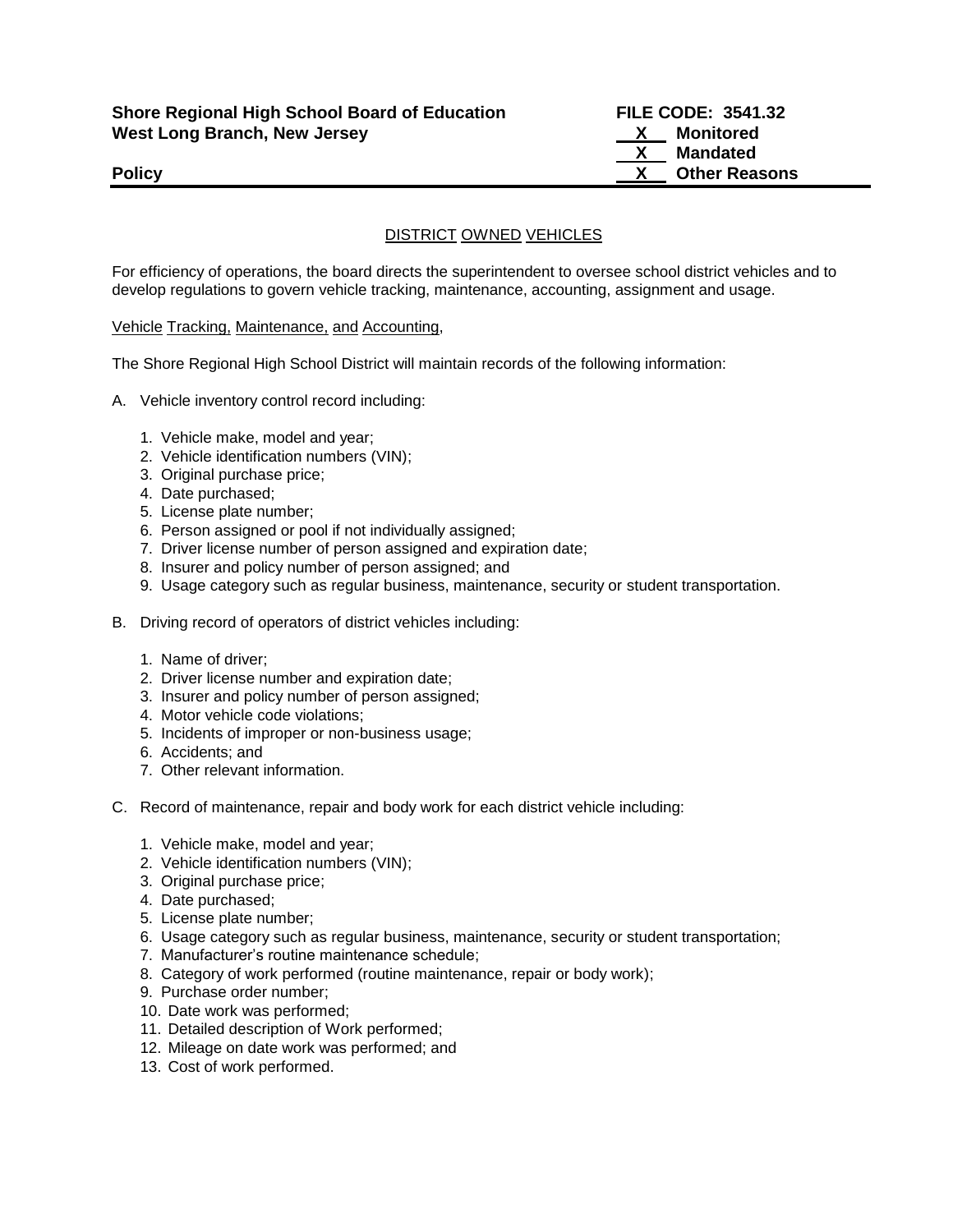# DISTRICT OWNED VEHICLES (continued)

### District Vehicle Assignment and Use

- A. District vehicles will be assigned in accordance with OMB Circular 08-16-ADM or any superseding circulars;
- B. The board upon the recommendation of the superintendent may authorize, by an affirmative vote of the board's full membership, the lease, lease-purchase or purchase and assignment of district vehicles for the conduct of official district business. The vehicles may be assigned either to individuals or to units within the district for pool use according to the following classifications:
	- 1. Vehicles may be assigned permanently and individually to the superintendent, school business administrator, head of facilities services, head of security services or other supervisory employees who, based on their job duties, may be called upon on a 24 hour, seven-day a week basis. No individual assignment shall be made for the primary purpose of commuting; and
	- 2. A unit may be permanently assigned one or more district pool vehicles only if employees of the unit will collectively use the vehicle or each vehicle for more than an average of 750 miles per month on official district business. Pool vehicles shall not be used for the purpose of commuting and shall remain at a district facility when not in official use.
- C. Board members or employees may be temporarily assigned a district vehicle for travel events;
- D. The superintendent shall ensure that an employee, such as the school business administrator, insurance or risk management staff member, head of facilities or other appropriate employee is assigned the functions of district vehicle coordinator;
- E. Vehicle use logs shall be maintained for all individual and pool assignments in order to accurately record all usage of each vehicle, including the driver, mileage, and starting and destination points;
- F. All complaints of a potential misuse shall be investigated and appropriate disciplinary action taken;
- G. All changes to vehicle assignment, whether pool or individual, shall require prior written approval of the superintendent and the authorization of an affirmative majority vote of the full board;
- H. No luxury vehicle, one which exceeds the greater of \$30,000 or any current dollar limit established in IRS law or regulation, shall be purchased, lease-purchased or leased by the district. If a vehicle is assigned to the superintendent, it may be a full size or intermediate, four-door sedan of the non-luxury class. All other vehicles shall be compact sedans, unless special passenger, cargo, equipment, or use requirements make the standard vehicle unsuitable for documented district needs;
- I. The district vehicles shall be used primarily for business purposes, however, incidental and reasonable personal use is permitted;
- J. All damage to district vehicles, regardless of cause, shall be reported within 24 hours to the vehicle coordinator and the employee assigned to file insurance claims;
- K. No physical alterations shall be made to a vehicle without prior board approval;
- L. Drivers of district vehicles shall possess a valid driver's license to operate a vehicle in New Jersey;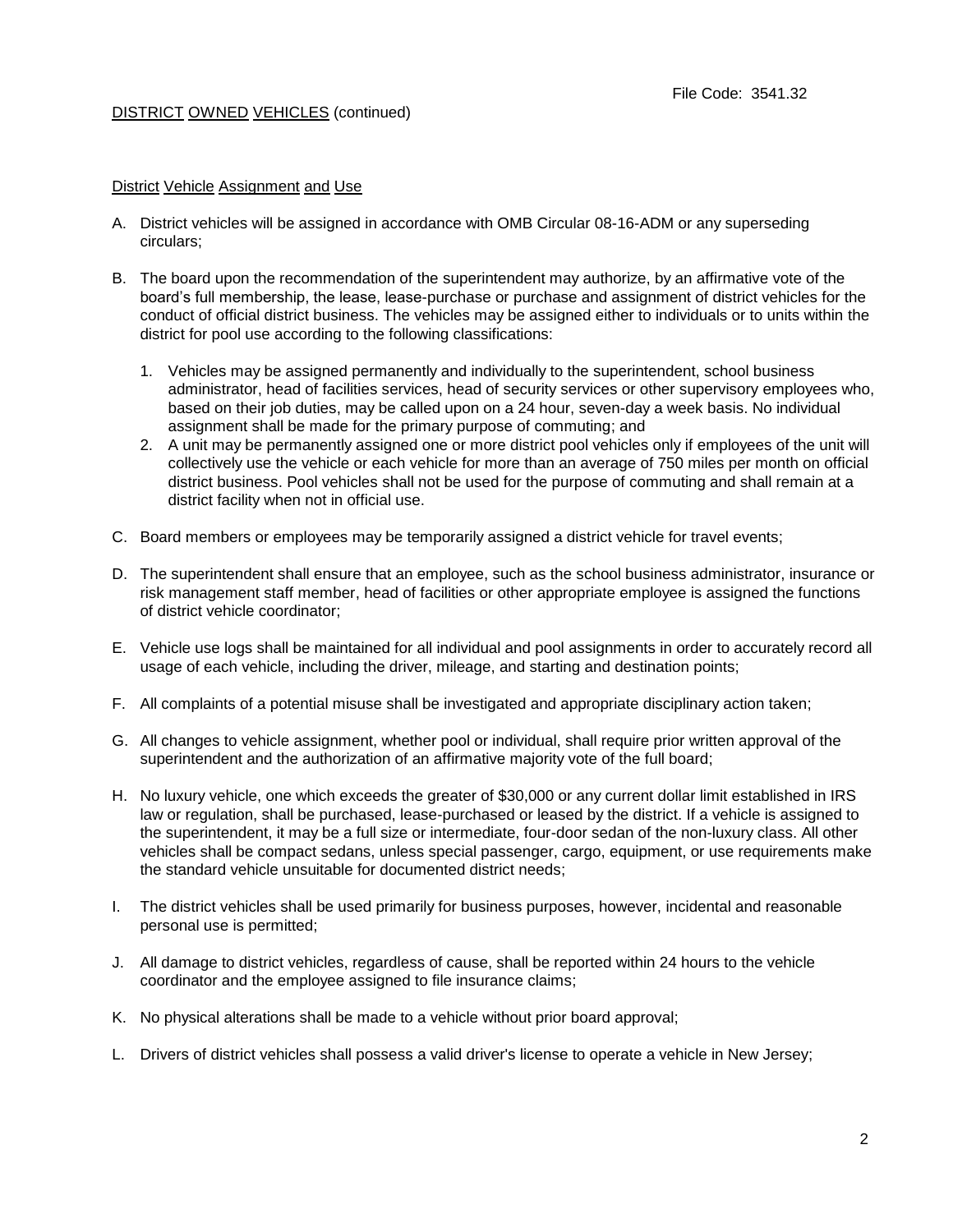# DISTRICT OWNED VEHICLES (continued)

- M. When a vehicle is due for routine maintenance in accordance with the manufacturer's schedule, the driver of an individually assigned vehicle or, in the case of a pool vehicle, the vehicle coordinator shall be responsible for ensuring that the vehicle receives the scheduled service;
- N. A driver assigned a district vehicle shall be responsible for the security of the vehicle and its contents;
- O. Drivers shall be personally responsible for all fines accrued as a result of traffic violations related to operation of district vehicles;
- P. The driver, or the driver's supervisor, if the driver is incapacitated, of a district vehicle involved in an accident resulting in damage to the district vehicle or other vehicle shall file, within 24 hours of the accident, a detailed written report with the vehicle coordinator and the district staff member responsible for making insurance claims;
- Q. Police shall be immediately notified of an accident by the driver or vehicle coordinator, if the driver is incapacitated. A copy of the police report shall be submitted to the vehicle coordinator and the district staff member responsible for making insurance claims as soon as possible;
- R. If a district vehicle is misused in any of the following ways, the driver's driving privileges for district vehicles shall be suspended or revoked, and additional disciplinary action shall be taken as appropriate:
	- 1. Frequent violation of traffic laws;
	- 2. Flagrant violation of the traffic laws;
	- 3. Operation of a vehicle which the police or insurance company determined was the cause of an accident;
	- 4. Use of a vehicle for unauthorized use whether personal use, business use, or commuting;
	- 5. Violation of these rules or district policy governing the assignment, use, operation, repair, and/or maintenance of vehicles. This includes the failure to submit a vehicle for routine maintenance as called for in the manufacturer's routine maintenance schedule;
	- 6. Operation of a vehicle while impaired to any degree, or under the influence of alcohol or narcotics as defined by State statutes;
	- 7. Use of a district vehicle by an unauthorized individual while assigned to an employee;
	- 8. Use of a district vehicle to transport any person or child, other than in the course of their assigned duties and responsibilities; and
	- 9. Use of radar detectors in district vehicles.
- S. The board shall apply progressive, uniform, and mandatory disciplinary actions to violations of these requirements.

| Adopted:             | September 23, 2010 |
|----------------------|--------------------|
| NJSBA Review/Update: | March 2012         |
| Readopted:           | July 26, 2012      |

#### Key Words

Safety, Bus Safety, Transportation Safety, Student Transportation, Student Transportation

| Legal References: N.J.S.A. 18A:20-34 | Use of schoolhouse and grounds for various purposes                            |
|--------------------------------------|--------------------------------------------------------------------------------|
| N.J.S.A. 18A:39-22                   | School buses; use by senior citizens, handicapped, and children                |
|                                      | and adults in certain municipal programs                                       |
|                                      | N.J.S.A. 18A:39-22.1 Use of school buses owned, leased or contracted by school |
|                                      | district for transportation of certain handicapped adults                      |
| N.J.A.C. 6A:27-7.2                   | Capacity                                                                       |